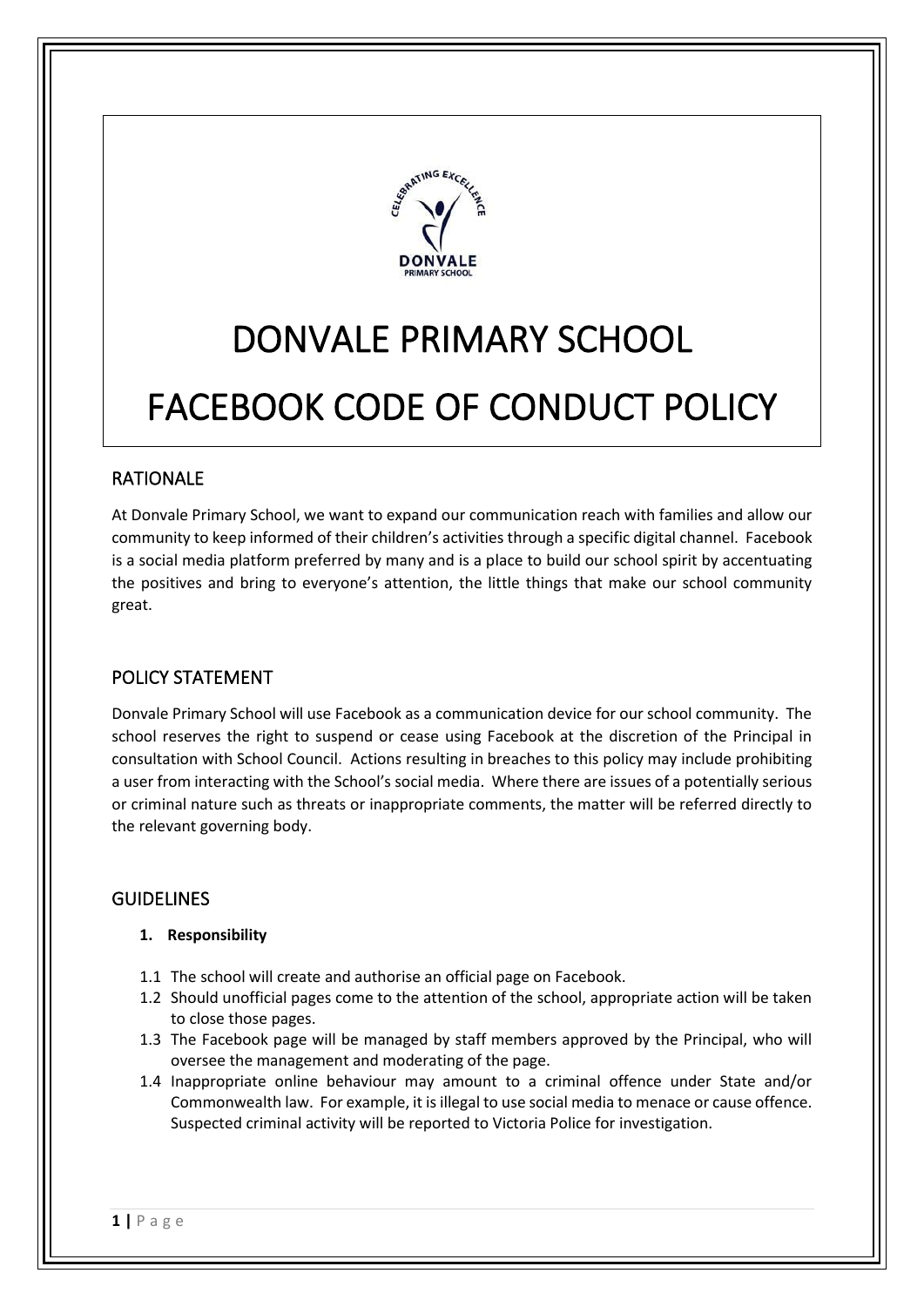#### **2. Implementation**

- 2.1 Relevant documents: Social media will be managed in accordance with the relevant legislation, terms and policies including:
	- Information Privacy Act 2014
	- Commonwealth Telecommunications Act 1997
	- Facebook's Terms ([http://www.facebook.com/terms\)](http://www.facebook.com/terms)
	- The School's child-safe policy
	- The School's staff and school council privacy policy
	- The School's mobile phone, camera and electronic device policy
- 2.2 Moderation and blocklists: Donvale Primary School reserves the right to review all content and remove anything that is inappropriate, offensive or illegal or at odds with our School's policies or values. We will set the strength of profanity filters and may choose to add additional words and names to the page's blocklist.
- 2.3 Prevention and intervention: The School will prevent and intervene in inappropriate use of social media by the community according to the processes listed above.

#### **3. Community guidelines**

- 3.1 Interaction with the School's Facebook page. Users will be able to comment on the School's posting and on comments by other users. Users will also be able to 'like' a post by clicking on the like button.
- 3.2 Use your real name when posting. All users interacting with the Donvale Primary School Facebook page, by either 'liking' or commenting on posts, must do so using an account that clearly identifies them by their real name.
- 3.3 Do not identify children. Protection of our children is paramount. While we are keen to include the children in our online community building, it is important that they are not easily identifiable. Names of children must not be used in any post or comment.
- 3.4 Image consent. Consent for publishing students' images will be sought by the school at the start of each year or on enrolment.
- 3.5 When to use names in posts. You can use the names of adults in posts with their express permission when you wish to acknowledge someone's great work or community contribution. We expect the Facebook page to always be used for positive communication with our community.
- 3.6 Do not raise any issues. We encourage relevant comments to be added to posts. Any school issues or concerns are to be referred to the School directly, not raised on the Facebook page.
- 3.7 Underage Social Media users. Donvale PS does not endorse children under 13 years of age (a threshold imposed by Facebook), having their own Facebook account. We encourage children under parental supervision to view our school's Facebook page and contribute to content. We believe our community's conduct on our Facebook page will serve as role modelling for our students as to how to behave in social media spaces.

## **COMMUNICATION**

This policy will be communicated to our school community in the following ways:

- Available publicly on our school's website
- Discussed at staff briefings/meetings as required
- Included as an annual reference in the school newsletter